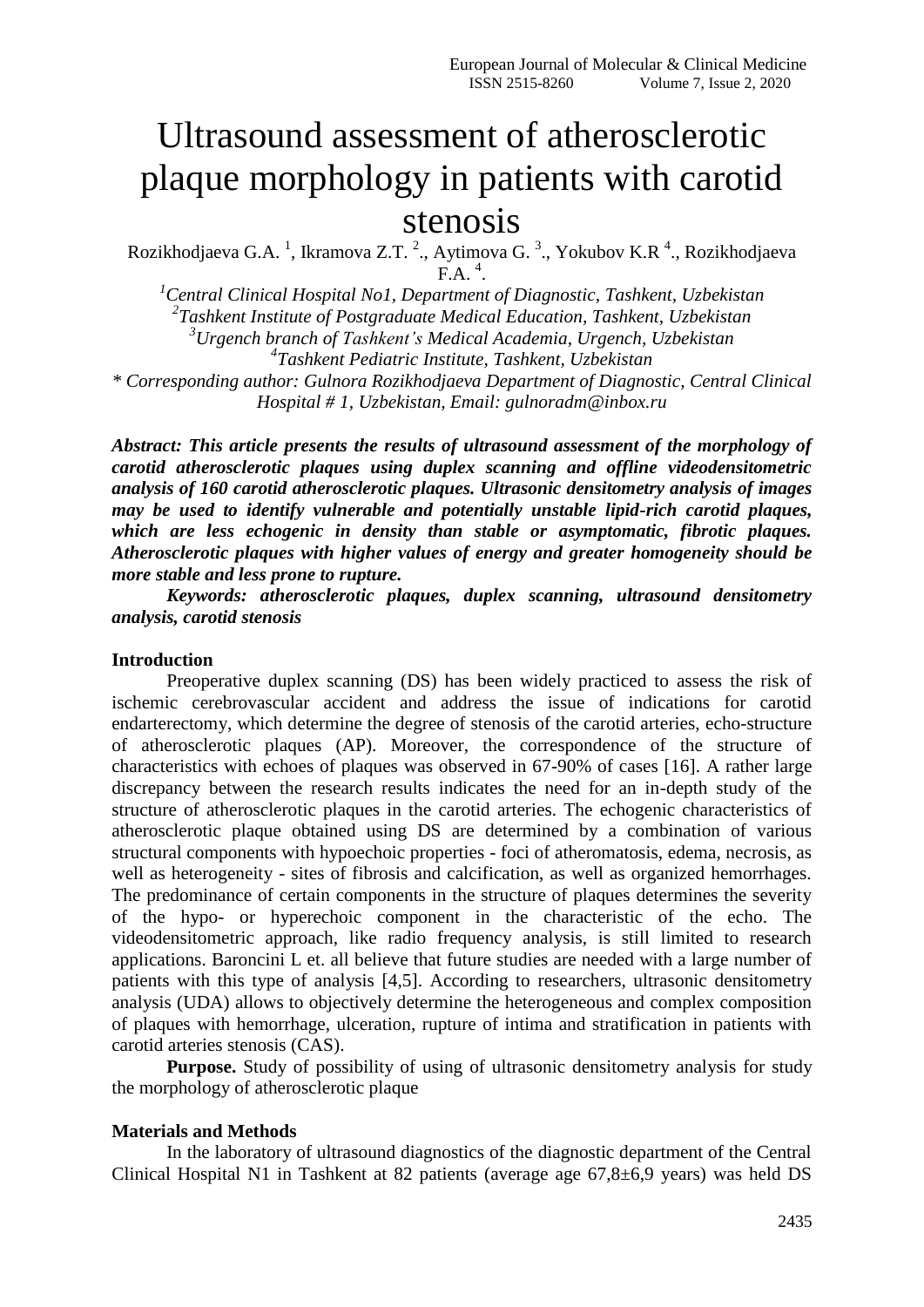with UDA of 160 atherosclerotic plaques (AP). Carotids ultrasound performed by duplex scanning on ultrasonic system Voluson 530 DMT with linear transducer 5,5-7,0 MHz. To characterize the types of plaques, an extended classification of Gray-Weal used [10]. The degree of ICA stenosis by diameter evaluated according to the recommendations of NASCET, ECST, as well as by the lumen area [8,15].

After receiving the stored ultrasound images, offline was provided data analysis. For implementation of UDA a gray scale image used a special option "Hystography" and following sequence, according to the protocol. Contours of area and contrast each AP subjectively optimized by operator. Software ultrasonic scanner enabled us to receive, store a sequence of continuous two-dimensional images in mode of cine-loop, forming the continuous cycle of digital recording (60 frames per 2 seconds). To visualize of AP in the longitudinal direction used front, side and posterior projection. The position of probe adjusted so that ultrasonic beam is perpendicular to the wall of the artery [2,4,5,7,19].

The results subjected to statistical analysis using the statistical software (Sta\_win.exe.). Correlation of quantitative parameters studied with analysis of Pearson. Significant differences considered with values  $p < 0$ , 05.

## **Results**

According to CAS, AP are distributed to  $CAS \leq 50\%$  (n=107/67%), CAS  $> 50\%$ (n=53/33%). As part of the classification of AP, according to B-mode ultrasound, a qualitative assessment of the structure of AP carried out taking into, account its echogenicity and homogeneity with the allocation of two types of plaques. The ultrasound morphology of each AP was characterized as heterogeneous (mixed hyperechoic) and hypoechoic, (isoechoic or homogeneous). Entropy and homogeneity reflect the degree of roughness of the image, and their values increase with decreasing homogeneity [1,3,6,9,12]. Mathematical determination of these parameters of texture well described in the papers Mazzone A.M. et al. [14]. AP images were normalized using 2 echo anatomical reference points: gray-scale median (GSM) blood and GSM adventitia. The study showed that heterogeneous AP were noted in 34 of 107 arteries with CAS<50% (21%), in 36 of 53 arteries with CAS>50% (69%). Patients were distributed in 2 groups depending on of symptoms:1- group — symptomatic patients ( $n = 44$ ); 2-group consisted of asymptomatic patients ( $n = 38$ ). So, heterogeneous APs were found 3,29 times more often by CAS>50%. Patients with CAS >50% were more often symptomatic. Patients with CAS<50% were more likely to have homogeneous AP, and patients were more often asymptomatic (p  $\leq 0.001$ ). Results of UDA for 1 group were as follows: average gray scale 41,2 $\pm$ 15,1; for 2group 89,8 $\pm$ 11,3 (p <0,002), values of entropy 7,11 $\pm$ 0.33 and 6,34  $\pm$ 0,42 (p> 0,05), of energy 0,006 $\pm$ 0,009 and 0,019  $\pm$  0,011) (p<0,01), and of homogeneity 0,42 $\pm$ 0,038 and 0,45 $\pm$ 0,067, respectively  $(p>0.05)$ .

Among parameters of first choice, the average gray level was higher in 2-group. Among the parameters of second order, values of energy were higher in 2-group ( $p<0.05$ ). As in other studies, videodensitometric analysis of image, registered with optimal installation of ultrasonic scanner, showed that the average value of pixels for fibrose AP was>150. For comparison, the average values of pixels for soft tissue were less than 50 (blood 1–5, adipose tissue 2-15, and muscle tissue 4–50) [4,19].

All plaque images were evaluated for texture parameters including a set of first-order (mean gray level; and standard deviation) and of second-order (entropy, energy, and homogeneity) parameters. The mean gray level (MGL) represents the median of the frequency distribution of gray tones of the pixels included in the region of interest (gray scale median of the region) in a scale of 256 gray tones ( $0 =$  the darkest tone; 255 = the brightest tone) [4, 19].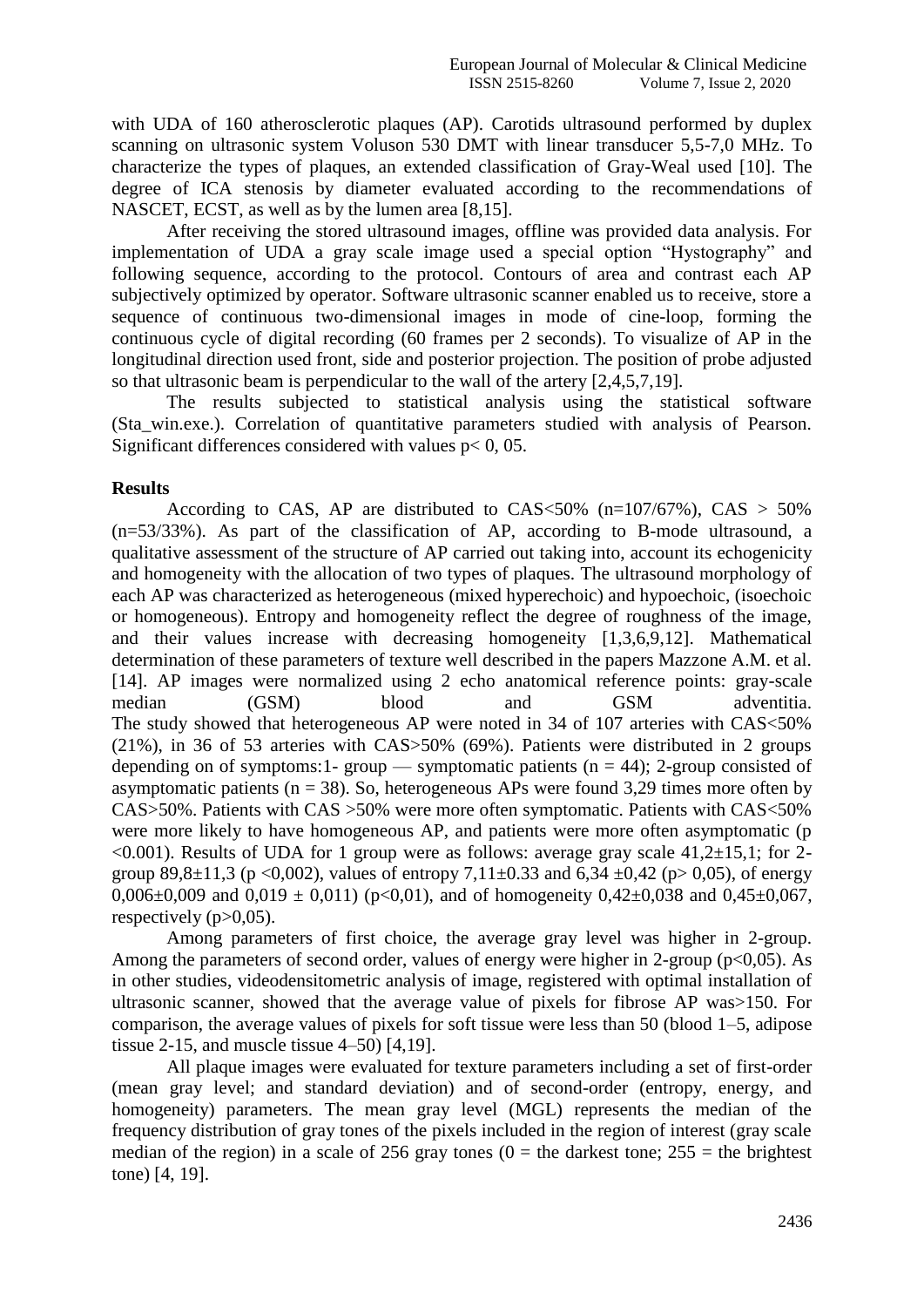## **Discussion**

The process of acquiring, analyzing, and interpreting images in mode B remains operator dependent. Ultrasound examination of an atherosclerotic plaque requires not only an assessment of the degree of stenosis, but also its echogenicity (hypoechoic or hyperechoic, heterogeneous or homogeneous). These characteristics are too subjective for everyday clinical practice and depend on the preparation and experience of ultrasound [11,20]

It is important to assess the degree of embolic hazard of ASB, the identification of stable and so-called "vulnerable", unstable AP [4,9]. Recently, it has become possible to implement thanks to ultrasonic technologies using special image processing techniques for AP. In our study, we used the method of ultrasonic densitometric analysis as a quantitative parameter for assessing the properties of AP and the risk of stroke in patients with carotid atherosclerosis [12, 13, 20]. The analysis used by us is radio frequency and it requires additional time and a special option of an ultrasonic device. In addition, an additional image analysis allows us to determine the gray scale level that we used to identify the vulnerable and potentially unstable carotid ASB. Similar ASBs are less echogenic or asymptomatically more dense than fibrotic AP.

We applied the second-order parameters (energy) to assess structural changes in AP, including inflammatory processes and changes in the extracellular matrix [17,19, 20]. The results of video densitometric analysis of carotid atherosclerotic plaques confirm the results of other researchers who showed the relationship of the parameters of such an analysis to identify unstable AP and the level of matrix metalloproteinases [3,4].

### **Conclusion**

As higher the degree of stenosis, as greater the likelihood of association with ultrasonic heterogeneous AP and cerebrovascular symptoms. A positive correlation of heterogeneous AP with symptoms was greater than with any degree of CAS.

UDA of images may be used to identify vulnerable and potentially unstable lipid-rich carotid plaques, which are less echogenic in density than stable or asymptomatic, more densely fibrotic plaques. AP with higher values of energy and greater homogeneity should be more stable and less prone to rupture.

## **Literature**

- [1] AbuRahma A.F., Wulu J.T., Crotty B. (2002) Carotid plaque ultrasonic heterogeneity and severity of stenosis. Stroke 33:1772-1775.
- [2] Aly S, Bishop CC (2000). An objective characterization of atherosclerotic lesion. An alternative method to identify unstable plaque. Stroke31: 1921-1924.
- [3] Baldassarre D., Amato M., Bondioli A. et al. (2000). Carotid intima-media-thickness measured by ultrasonography in normal clinical practice correlates well with atherosclerosis risk factors.Stroke 31: 2426-2430.
- [4] Baroncini LAV, Pazin Filho A, Murta LO, Martins AR, Ramos SG, Cherri J, Piccinato CE: (2006).Ultrasonic tissue characterization of vulnerable carotid plaque: correlation between videodensitometric method and histological examination. Cardiovascular Ultrasound. 4: 32- 10.1186/1476-7120-4-32
- [5] Baroncini, L.A.V., Filho Pazin, A., Murta Junior, L.O. et al. (2011) Videodensitometric analysis of advanced carotid plaque: correlation with MMP-9 and TIMP-1 expression. Cardiovasc Ultrasound 9, 24 doi:10.1186/1476-7120-9-24
- [6] Belcaro G., Nicolaides A.N., Ramaswami G. et. al. (2001).Carotid and femoral ultrasound morphology screening and cardiovascular events in low risk subjects: a 10 year follow-up study (the CAFES-CAVE Study 1). Atherosclerosis156:379-387.